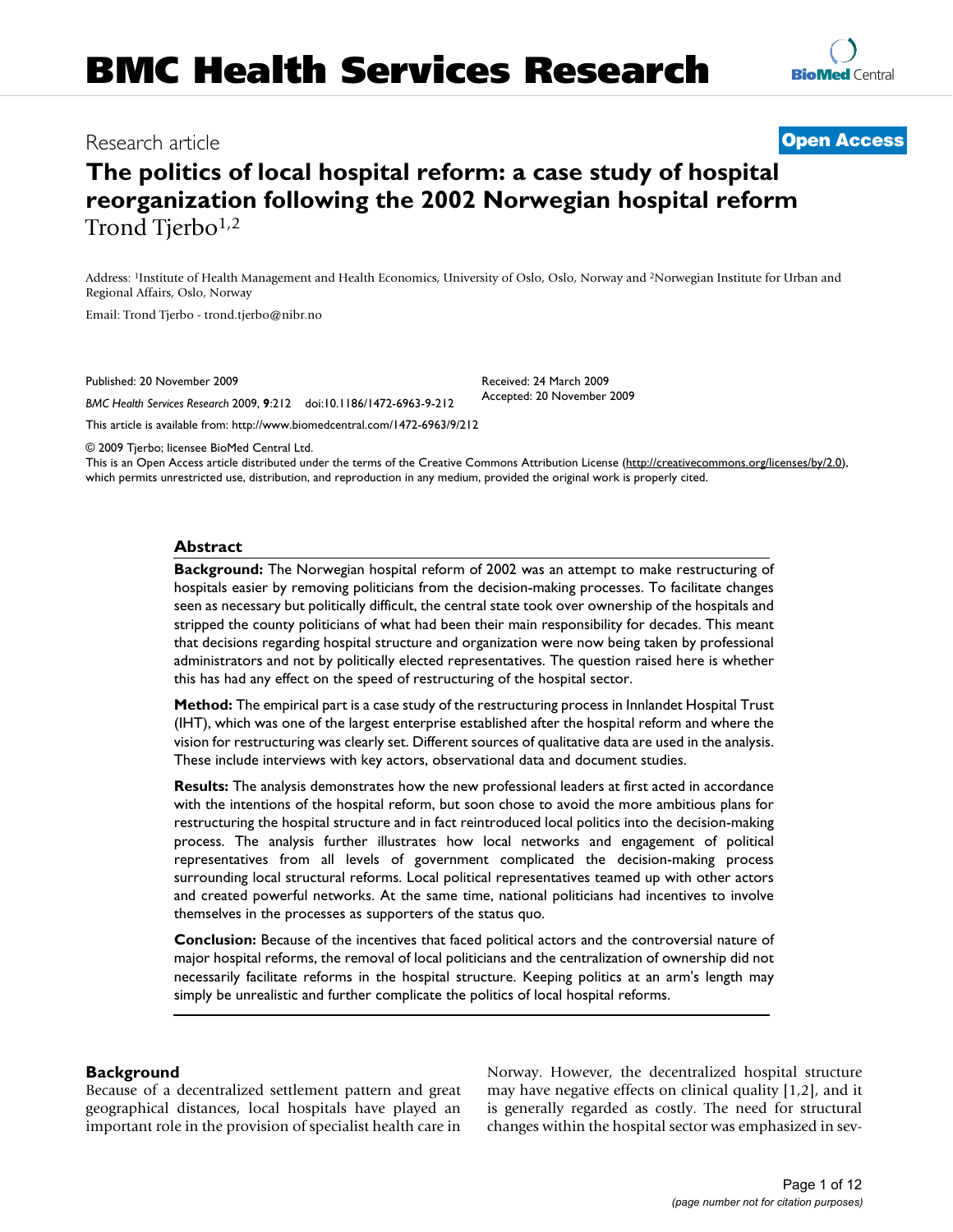eral reviews and royal commissions leading up to the 2002 hospital reform, when the central state took over ownership of the hospitals [3-6]. As underlined in the report from the royal commission that considered the central government takeover of hospitals [4], there was a decision-making problem at the county level because politicians were required to balance the national goals of an efficient hospital structure against local political factors. The effect was "...decisions that lead to low efficiency due to unnecessary duplication of services and too high differentiation of the emergency capacity" [4].

The need for change in the organization and division of labor between hospitals was one of the main reasons for the 2002 reform, although it was not (probably for political reasons) explicitly stated in the act transferring ownership [7]. However, the reform not only transferred ownership from 19 counties to the central state. Two other elements in the reform were of equal importance. First, hospitals were set up as health enterprises or trusts and organized within five Regional Health Authorities (RHA) (enterprises also). Second, both the health enterprises and the RHAs were to be governed by boards comprising professional members. The Minister of Health, acting as their general assembliesi , appointed the board members at the RHA level. This implied that politicians were no longer represented at the regional and local level in the health care organization.

The need for restructuring did become explicit, as the RHAs were to organize their service-producing units or health enterprises. As demonstrated by Nerland [8], the goals of higher cost efficiency and higher clinical quality guided the organizational structure for the health enterprises chosen by the RHA. All RHAs concluded that these goals were best accomplished by organizing hospitals within large, geographically organized health enterprises that included, on average, three or four acute hospitals in addition to psychiatric hospitals and other specialist care institutions. A reduction in the duplication of services and increased scale effects were the main arguments for this choice of organizational structure [8]. Both the reduction of local political involvement and the move from a (formal) multileveled governance structure to a single level structure could make restructuring easier. That is, removing local politicians from structural decisions could also remove them as opponents of restructuring. By introducing one formal decision maker, the central state, it was assumed that gaming between the governmental levels would be also reduced.

The question asked in this paper is whether the new organizational model has worked as intended. The 2002 Norwegian hospital reform involved removing local politics from the decision-making process by transferring

ownership of the hospitals to the state, organizing hospitals as enterprises, and introducing professional board members. Did this facilitate restructuring of the hospital sector? Alternatively, did restructuring of the hospital structure remain as difficult as it was before the central state took ownership?

The paper commences with a description of the formal organizational changes that took place as the central state took over ownership of the hospitals in 2002 and a description of general trends in the restructuring of hospitals. A theoretical discussion of how the new organizational model may work follows. The empirical part is a case study of the restructuring process in Innlandet Hospital Trust (IHT), which was the largest enterprise established after the hospital reform and where the vision for restructuring was clearly set. In the discussion, I question whether the "national goal of an efficient hospital structure", as stated in the commission report that considered the central government takeover of the hospital sector [4], really exists.

## *The Norwegian hospital reform*

The primary goals for Norwegian health and hospital policy over the past 50-60 years has been quality, cost efficiency and equal access for all citizens regardless of personal resources and place of residence. The means that have been put to use to achieve these goals has however varied somewhat more in the same period [8]. In the last part of the nineties the need for organizational reforms and improved cost control became increasingly important, and a change in ownership and the division of tasks between the different levels of government was seen by many as a potential instrument to achieve these goals. The hospital reform of 2002 was planned, passed and implemented at a remarkable pace after the Norwegian Labour party came into powerii [9,10].

In 2002, five health regions, which had existed since the mid 1970s as network organizations between counties, were upgraded to Regional Health Authorities (RHA). The RHA were organized as enterprises with the responsibility of providing hospital care to the inhabitants in their catchments areas, either through hospitals under their own ownership and control or through contracts with private providers [7]. Importantly, as county ownership of the hospitals was removed, local (county) politicians were also removed. The Minister of Health became the general assembly of the RHA, each with a board composed of professional members from business, academia, and the hospital labor organizations. Decisions concerning administrative, organizational, and production issues were decentralized to the RHAs, or even further to the local hospital trusts, which were organized similarly to the RHAs and governed by boards composed of professional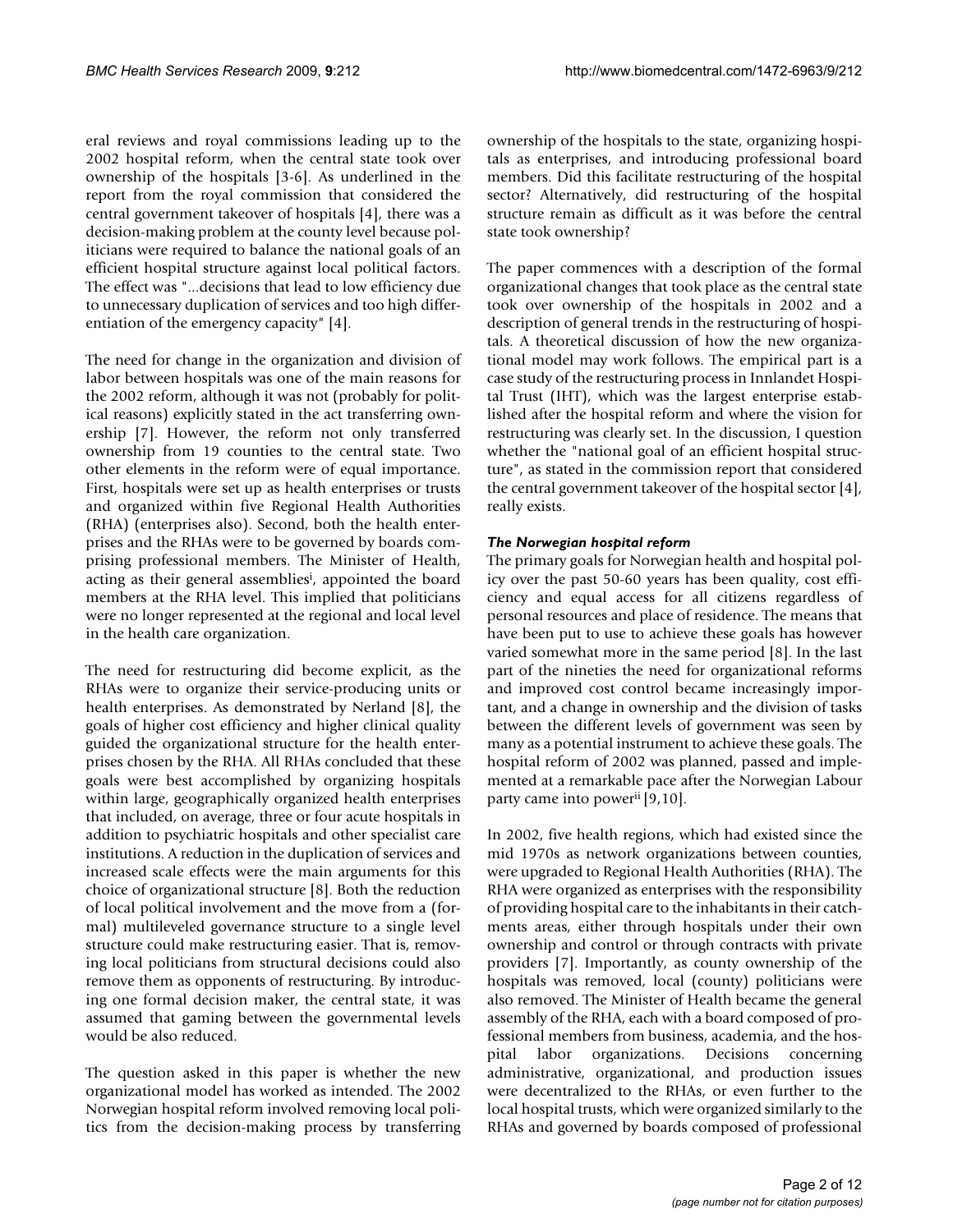members. The political responsibility for the sector was now placed at a single level of government but, at the same time, the degree of delegation to nonpolitical actors was high. In sum the reform therefore also constituted an attempt to keep politics at arm's length.

By concentrating responsibility for financing and production at the central state level, the reformers wanted to improve the overall governing of the sector. The division of the responsibility for production and financing between the counties and the central state was regarded as an obstacle for good governance in the sector. There were also other stated goals behind the reform. For instance, in the act that switched ownership, it is stated that the cabinet's ambition is to "combine availability, quality and care for the patient with a rational resource allocation and a holistic societal responsibility and leadership" [7]. It is clear, however, that the main goal behind the reform was to improve the overall governance of the sector and reduce problems that arose because of the preexisting multileveled governing structure within the sector. But the hospital reform did not deliver as far as the budgetary discipline in the sector is concerned. As it can be seen from figure 2iii [11], the deficits in the sector persisted also after the central state took over ownership

Now, six years after the reform, hospital debts are higher than ever and the speed of restructuring can hardly be said to be gathering pace. For example, Huseby and Jensberg [12] analyzed the effects of the hospital reform on the degree of centralization of specialized procedures. They concluded there had been no significant change in the level of service concentration and that the overall changes in this area between 1999 and 2005 were low. Another illustrative case is the number of birth units in the Norwegian health care sector. Birth departments are especially



#### Figure 1

**Running deficits (current prices) in NOK million (left axis) and percent of total revenues (right axis), 2002- 2006**.

relevant in this context for two reasons. First, these services are costly, and increasing efficiency in this area can therefore create significant savings for hospitals. Second, they are one of the most difficult services to centralize because proximity and traveling distance are important aspects of the perceived quality of these services. Further, this is a service that most if not all voters know they themselves (or someone in their family) will probably need in the future. Local reductions and/or restructuring of these services have also proven to be politically difficult in the past. Thus, these cases represent something of a "critical test" for hospital reform. If the new ownership structure facilitates restructuring, then this is where it will be put to the test.

Figure 2 shows the number of birth departments in Norway between 1997 and 2006. As indicated, there has been no dramatic difference between the years prior to the central state takeover and the first few years after the takeover. Indeed, the overall trend is a reduction in the number of birth units, and this is similar before and after 2002.

Clearly, the change in ownership has not eradicated the deficits of the sector, nor does it appear that the degree of local changes in the hospital sector have been as widespread and as significant as the premises underlying the reform would lead one to expect. The deficits in the sector did however spur several local reform initiatives. In the next sections I will present some of the insights that can be derived from one of the most ambitious reform initiatives in the hospital sector. First however, I lay out some theoretical considerations about why restructuring in the hospital sector can be politically extremely difficult.



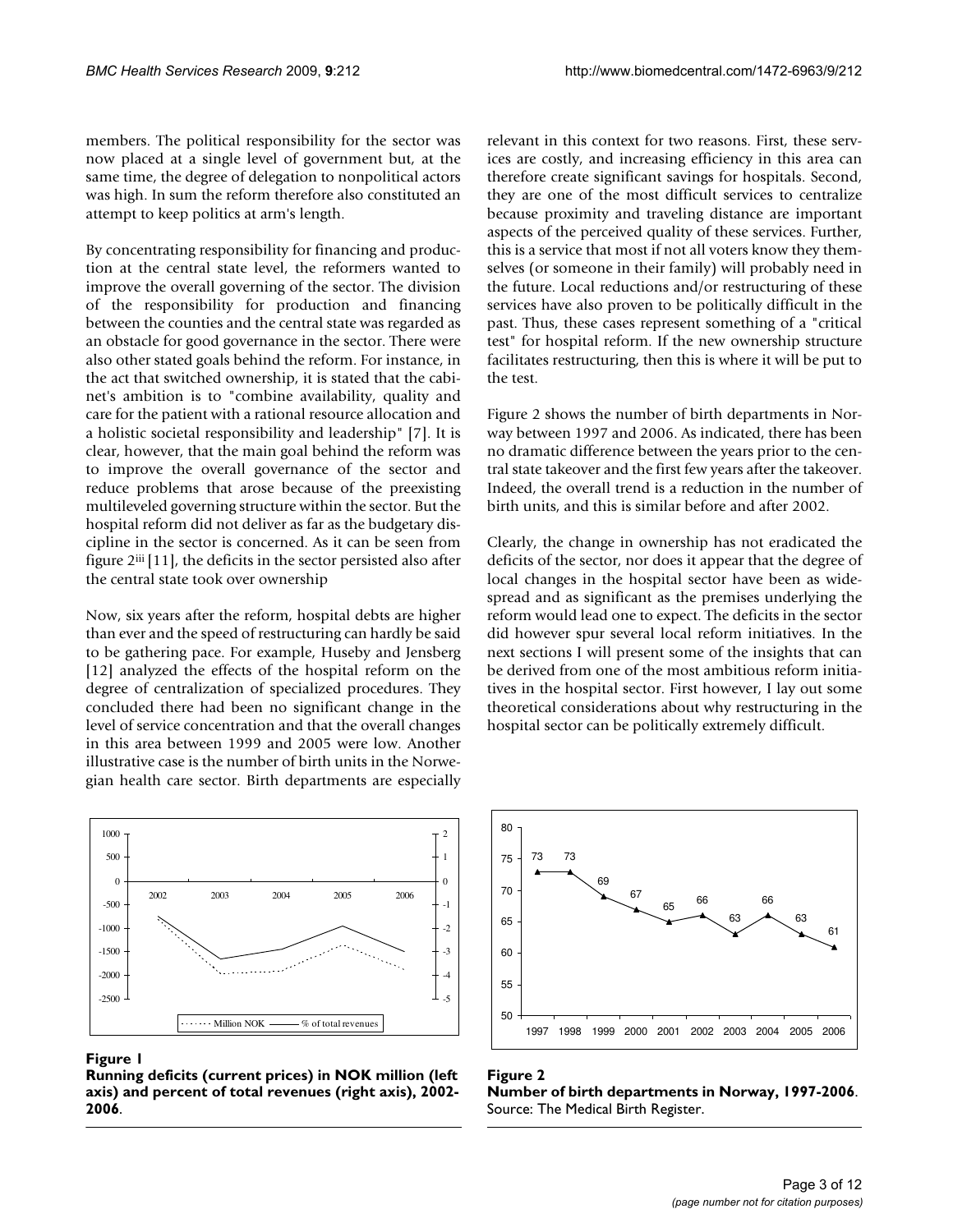#### *The politics of restructuring hospitals*

The politics of restructuring hospital services have much in common with "pork barrel" politics, which describes the political process of "giving" specific projects to specific areas in return for electoral rewards [13,14]. Politicians who succeed in such a game are often rewarded by (re)election. However, in the restructuring of hospitals, the question is not only about the geographic locality rewarded with investment, but also about the sites that are closed. Such issues are extremely controversial locally. The demands placed on their elected politicians from local voters to retain the status quo are high and the politicians have a strong incentive to engage in the processes. Although a few "unpopular" changes in hospital structure took place during the period of county ownership [15], the problem spelled out and referred to in the introduction was that restructuring was sluggish.

#### *From multilevel to single level governance*

As the central state took over ownership of the hospitals, local political actors no longer played a formal role in decisions on the restructuring of hospital services. This could facilitate hospital restructuring as described earlier. However, the central state is also governed by politicians and there is no a priori reason to believe that their motives differ considerably from county politicians. As discussed in Strøm [16], politicians' motives can be pinned to policy, positions, and votes (reelection), with reelection being particularly important [17]. In health politics, this has the potential to block unpopular reforms. An interesting description of this in the British healthcare system is given by Enthoven [18].

MPs and ministers cheerfully use the NHS as a bundle of gifts to give voters: a new hospital here, stopping those dreadful bureaucrats from closing one down there, winter money here and reductions in waiting lists there. All this is well and democratic, but it isn't the same as a relentless and systematic effort to maximize health gain for money or systematically improving customer service, and indeed may be the opposite.

Two mechanisms in the new hospital organization were intended to hinder political intervention in the decisionmaking process. First, through the organization of five RHAs with the Minister of Health as the general assembly, politicians were to govern "at a distance" and concentrate on strategic management. Second, the introduction of boards composed of professional members involved the introduction of actors that did not need to fear electoral retaliation if their policies and decisions were not in accordance with the voters' preferences. Consequently, the trade-off between the national goals of an efficient hospital structure and local demand for a decentralized hospital structure, earlier described as a difficult decisionmaking problem at the county level [4], could now be resolved. This rests, however, on two important premises: first, that the governing process follows the formal hierarchical structure of the sector, and second, that removing politicians formally from the decision-making process reduces their involvement.

#### *Local protesters and vote-seeking politicians*

However, power and influence over the outcomes of the decision-making process may be more complex than a formal focus on roles and authority would suggest. Other arenas exist, power does not reduce to formal authority alone, and a wide array of actors both within and outside the political sphere interact through policy. This is the key description given in the multilevel governance literature [19,20]. The growing interdependence of governments at different levels as well as between governments and nongovernmental actors creates complex policy processes. This refers to the vertical interaction between different levels of government and to the horizontal interaction between governmental actors and actors outside the governmental system.

The relationship between the central state, subnational governments, and nonelected agencies is therefore far more complex than presumed by a formal organizational structure. Local authorities are working alongside other agencies to the extent that one can argue for a change from "local government" to "local governance" [21-23]. Thus, we can expect that actors and networks outside the hospitals and the RHA will attempt to influence their decisions. According to Clark [24], local parties can serve a function outside the formal political arena by providing what can be described as "problem-solving networks" [24,25]. The local party branches can have an ombudsman function and assist local voters in voicing their preferences. A result can also be that close ties to local interest groups are established [24,26]. To see how this works, we need to consider the preferences of the political actors.

Assuming that politicians at all levels of government have votes and reelection as their primary goals [17,27], they are strongly motivated to intervene in unpopular attempts at local reform. Unpopular changes in the hospital structure are highly visible, iv and create strong local demand for influence over the policy process. Local voters have no reason to support cutbacks in their local area as the potential benefit of cutbacks (a less costly hospital structure) is distributed at the national level, while the real or perceived costs (in the form of reduced services) are local. Blocking unpopular reform attempts is therefore valuable to political actors because there are few local opponents to this resistance, and local votes are important for both renomination and reelection. Thus, politicians at all levels have an incentive to accommodate the wishes of local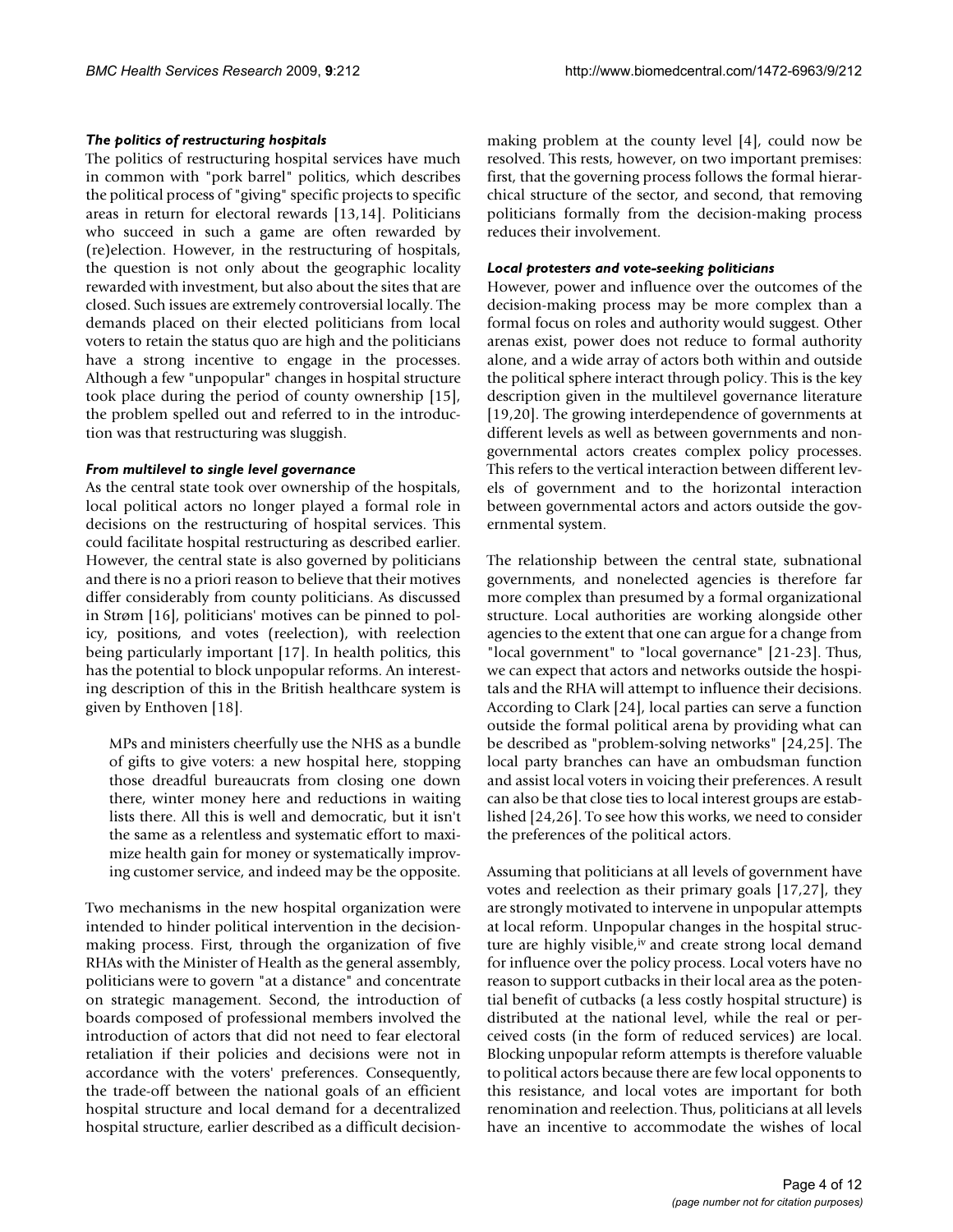protest groups. This provides incentives for local and county politicians to join protest groups and networks, and for politicians at the national level to prevent<sup>v</sup> unpopular local reforms.

Consequently, it is difficult to see if anyone actually benefits from standing firm against local protests. In the long run, the premise behind the stated need of reforms is, of course, that everyone will benefit from increasing the overall efficiency of the sector as well as possibly increasing the quality of the care in some instances. In the short run, however, users/citizens observe reductions in proximity (and therefore increased traveling time) as important indicators of quality. The historic surplus of the national budget also means that any perceived requirement for cost cuts is not clear. Consequently, voters place less value on the possible long-term benefits from reforming and centralizing the hospital sector than on any clear and tangible short term costs. This also means that the possible political benefits for a politician by standing firm against protests in order to create balanced budgets is far lower than the benefits from complying with the protesters' demands. Furthermore, whereas the instructions sent to the RHA during the budgetary process in relation to the demand for budgetary balance and cost cuts are the results of plenary processes, local protests are more likely to engage members of parliament (MP) and other politicians from the area in question and not others. In any case, MPs from other areas face few incentives to safeguard the longterm perspective against the short-term demands of local protesters and politicians.

## **Methods**

Several different types of data were gathered and are put to use in this article. I followed the development in the trust in the period that is analyzed here. This included observing a meeting between the leadership of the trust and local politicians, a group interview with the leadership of the trust and an interview with one of the primary actors in the local protest movement. Furthermore both the Minister of Health and an MP from the opposition were asked about the reform process in the innland area in interviews.

Various documents are also used as sources. These include local (and national) newspapers, transcripts from meetings in Parliament and meetings in the trust and transcripts from meetings in the "society panel". The methodological strategy which is put to use in the analysis is based on triangulation [28], where the basic idea is to strengthen the validity of the conclusions that are drawn by using multiple sources of evidence.

The data gathered and the analysis techniques used are a result of the object that is being studied and the dependent variable. Understanding the politics of a local reform

process such as this requires data that can give sufficient depth and detail, and this is best achieved through the use of qualitative data. Clearly, some quantitative material can provide important background information, but on their own they cannot furnish the basis for gathering sufficient information about the dependent variable. Case studies and qualitative material in general, do however make empirical generalization highly problematicvi [29- 33]. Unlike extensive studies with a large N it is not possible to specify the degree of uncertainty that is present when generalizing the findings. Furthermore, while the conclusions drawn from statistical analysis of datasets can easily be repeated by other scientists, this is not always possible in studies that rely on qualitative data material. As pointed out by Stake [29] a "case study" draws attention to what can be learned from a single case, and the goal of the study is to "...optimize understanding of the case rather then generalization beyond". While understanding the political process described here does not necessarily give valid grounds for empirical generalization, close study can give an interesting and valuable insight into the politics of local restructuring. This may again provide a basis for generating hypotheses in later research and may yield important contextual information. A single case study such as this is therefore best suited for answering "how" and "why" questions, not for rejecting hypotheses about causal relationships between different variables.

In gathering data from the Innlandet Hospital Trust, I followed the Trust closely over a period of three years. The challenge in this part of the data collection process was to maintain a close view in order to acquire a rich understanding of the processes but at the same time to keep the necessary distance from the actors involved in the process in order to avoid unwanted influence in either direction. The fact that the Trust partially financed the work that is presented here made keeping a distance between the researcher and the research subjects even more important. This has, however, not influenced any of the conclusions that are drawn in this article.

## **Results**

## *Case study of a restructuring process*

In 2002, Health East RHA was established as one of the five regional health authorities.<sup>vii</sup> During the first year of service, Health East RHA established a local organization consisting of sevenviii hospital trusts with defined catchment areas. In addition, contracts with private service producers, including two private nonprofit hospitals (Diakonhjemmet and Lovisenberg), were established with their own defined catchment areas. One of the seven health trusts was Innlandet Hospital Trust (IHT), which had a catchment population of about 390,000 citizens and covered an area of 53,200 km2. IHT included hospitals from two former counties, Hedmark and Oppland,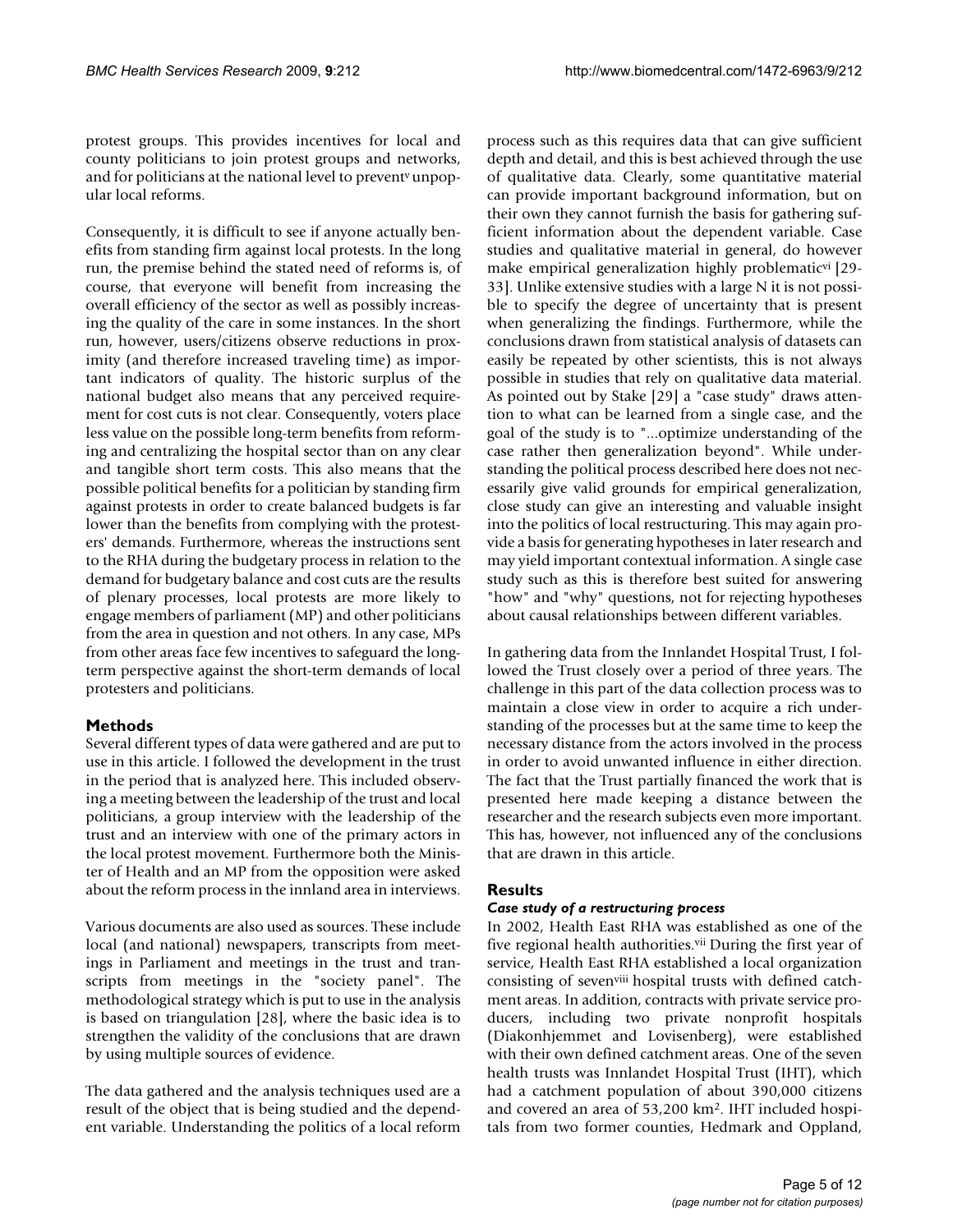comprising six acute hospitals (county in parentheses): Gjøvik (Oppland), Lillehammer (Oppland), Kongsvinger (Hedmark), Elverum (Hedmark), Hamar (Hedmark), and Tynset (Hedmark). The largest proportion of the population was situated around Lake Mjøsa, which also divides the major cities and the main hospitals in the two counties. From 1985, a bridge across Mjøsa replaced the ferry and reduced travel time between the main cities (Lillehammer, Gjøvik, and Hamar) to approximately 30-35 minutes.

The main ambition of the IHT was to increase coordination between the largest hospitals, located in Lillehammer, Gjøvik, Hamar, and Elverum (see the map in Figure 3, which highlights the main hospitals with larger circles). As one of the informants in a study by S. Nerland [8] observes:

The motive was the situation around Lake Mjøsa. Attempts to coordinate across the county borders have been made for decades, but it was not possible under the old ownership. In 2002, we saw the outline of the same problem occurring between the hospitals.ix Gathering all the hospitals in one trust was a deliberate organizational strategy.



**Figure 3 Hospital units in the Innlandet Hospital Trust**. Source: <http://www.sykehuset-innlandet.no>.

Although not explicitly stated, it is believed that the idea of establishing one large hospital trust for the Lake Mjøsa region had support among key players in the Health East RHA that had its main office in Hamar, one of the cities in the catchment area for the IHT. For the maternity care services in the area, the Eastern RHA stated that "duplication of supply" was to be minimized, and "efficiency enhancing measures" were to be implemented. It was also stated "...decentralized units shall in principle be coordinated to strengthen the professional environments, take advantage of infrastructure, and increase the unit's robustness" [34]. I will structure the empirical description of the restructuring of health services in the IHT into two phases:

-- a first phase (2003), in which the main goal was to merge similar departments from two or three hospitals into a single department located at a specific hospital; and

-- a second phase (2004-2006), in which the main goal was to plan the future structure of the acute hospitals.

All of the data used in this presentation are qualitative. I followed the development of the trust over the period 2004-2006, and interviewed both the leadership group in the trust and one of the primary initiative takers behind the local protest movement in Gjøvik. In addition, I observed two meetings in the "samfunnspanel", and questioned both the former Minister of Health and an MP from the opposition about the process in interviews. Not all of the information gathered is included directly in the article, but it has served as important background information. In addition to these sources, local newspapers<sup>x</sup> provide sources for quotes and information.

## *The first phase: The vision of a functional organization*

In the first phase, the IHT made plans to restructure hospital services grounded in a model of functional organization. The process leading to this proposal had been carried out without any involvement from local political actors, and the board meetings had been closed to the public. Although the proposal did not suggest closing down any acute hospitals, it was clear to all that the outcome of the process could lead to the centralization of healthcare services and longer travel distances, as not all hospitals in the future would supply all services.

The strongest reactions were observed in the city of Gjøvik. The maternity ward at Gjøvik hospital was to be closed and moved to Lillehammer where a new "women and children's clinic" was planned. A movement to save the maternity care unit in Gjøvik was soon established following initiatives by employees at Gjøvik hospital, local politicians, and trade union representatives. These actors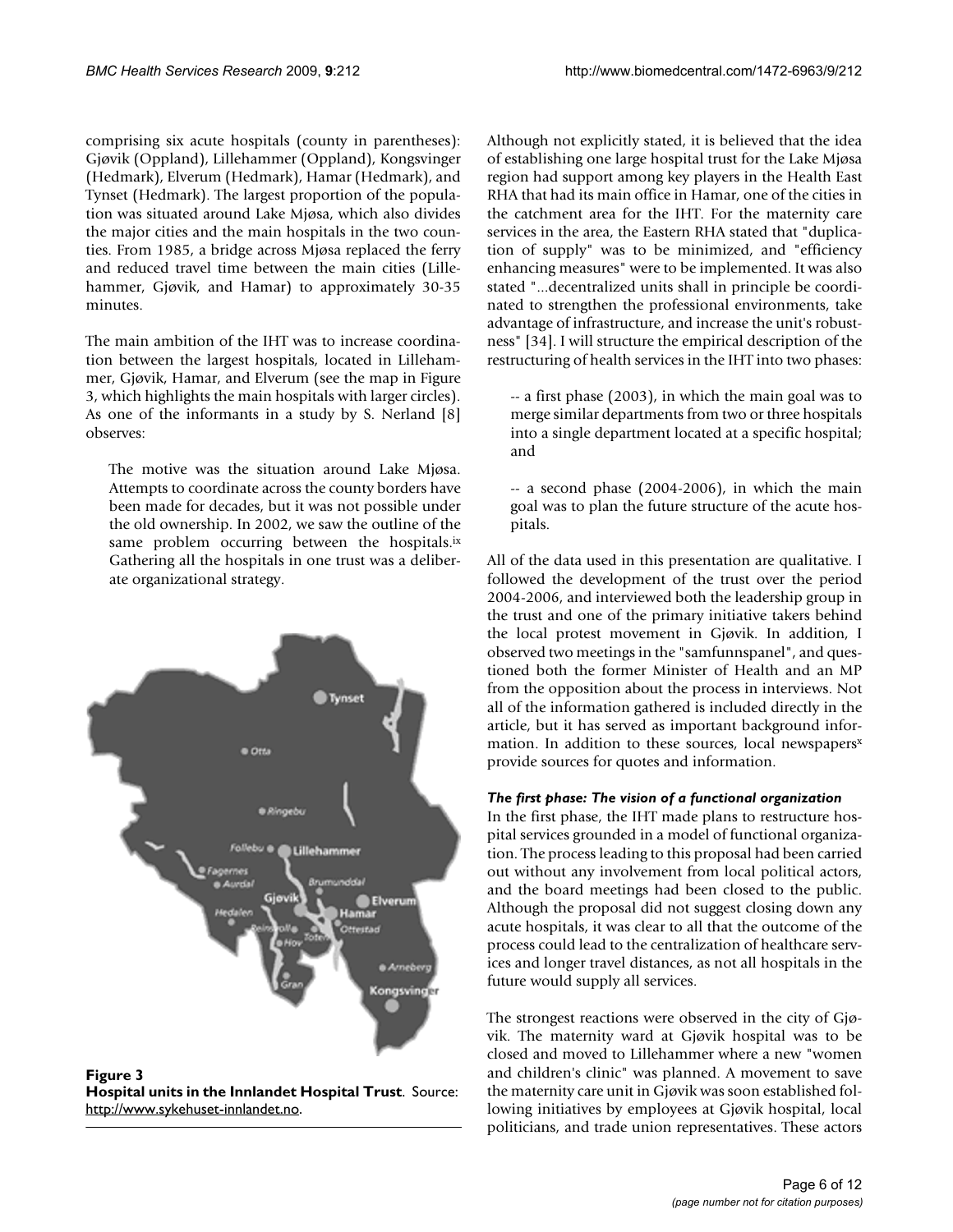then began to put their organizational and political affiliations to use. According to the founder of what was to become a protest movement to save the maternity ward in Gjøvik,<sup>xi</sup> employees at Gjøvik hospital launched a petition before the final decision was made. Thus, the opposition against the trust started early. Moreover, even though local politicians no longer had any formal role in the decisionmaking process, they soon began making their voices heard at different venues, including an interpellation debate in the Gjøvik local council. The local political parties also put pressure on their representatives in parliament and the question quickly moved to the national political arena. In the parliament's question time on the 5 November 2003, a local MP confronted the Minister of Health with the restructuring plans and the minister signaled that he would overrule the decision made by IHT to move the maternity ward from Gjøvik to Lillehammer.

The Minister had probably made up his mind long before, and he had already organized an extraordinary assembly meeting for the Eastern Regional Health Authority on 6 November 2003. Here, he changed the previous decision. The maternity ward in Gjøvik was to remain untouched. In a press statement, the Ministry of Health acknowledged that the previous decision of the IHT was in accordance with national health political guidelines on the organization of maternity care, but arguments relating to the number of births in the existing ward were to be given higher priority [35,36]. It would appear that there was little or no opposition to this decision in parliament, as pointed out by one MP in an interview:xii

I do not think that there was a single politician in the Storting that thought this was right... The fear that this could become a pattern was there, at least for me. I hesitated a bit before saying that this should not happen, but still: This cannot take place all over the country! Then we would be making a mistake, and certainly I could not face my voters and others in my county and say that this was OK.

This particular MP clearly feared that this could become a pattern and he would not support a similar case if it took place in his county. This illustrates two important points. First, the Innlandet Hospital Trust was one of the first "tests" of the new organizational structure following the hospital reform. Other trusts/reformers may have learned from this process and reevaluated the potential for reform in their own area. Second, this serves as an additional reason for why no one opposed the protesters of Innlandet and the MPs from Oppland. The decision by the Minister of Health was in tune with the political preferences of the majority in parliament and local protesters and politicians.

In sum, this example from the first phase shows that the new board managed to reach a decision but was unable to implement it. The political protests were too loud to ignore, as both the Minister of Health and the district MPs quickly mobilized, and the Minister of Health decided to overrule the decision made in the IHT. Clearly, IHT did not have the degree of power over the issues that the formal structure suggests. As a response to the intervention of the Minister of Health, the chairperson of the IHT board (a local business leader) decided to resign. In a local newspaper, he commented on the Minister's intervention as follows:

He is in his full right to overrule the board's decisions, but this means that we are on our way back to the old political model of governing [37].,

## *The second phase: The 2020 project*

Health East RHA now appointed the deputy director of the Health East RHA as the new chairperson of the IHT board. Despite the turbulence experienced in the first phase following the creation of the IHT, the trust's leadership set out to develop a long-term investment plan known as Project 2020 [38]. Having learned from Phase 1, IHT chose to organize the process in this phase differently. First, the process was to be open and inclusive. Second, the trust invited politicians from the municipalities and the counties to take part in a new political advisory group. The process in Phase 1 showed the trust that actors in its close environment had a considerable degree of control over events that were crucial to them. The CEO of IHT described the trust's experience thus far when he addressed the new advisory group:

When specific cases reach the agenda the uproar starts. We face three types of actors: the media - our own employees - and the politicians. These three form alliances that are more powerful then the trust's own alliances with each of them. How can we form equally strong alliances? [39],

The mayors of two of the municipalities, Hamar and Stange, replied that forming this new advisory group could be a wise first step towards achieving an alliance [39].

One of the most important questions for the project was the establishment of the main hospital in the region. Signals soon pointed to Hedmark as the county where the main hospital would be sited. This made the conflict escalate once more and the trust faced criticism from a wide array of actors, including politicians from all levels of government, employees, and other actors who had joined the protests. The conflict escalated even further when the CEO made it clear that it would be difficult to maintain current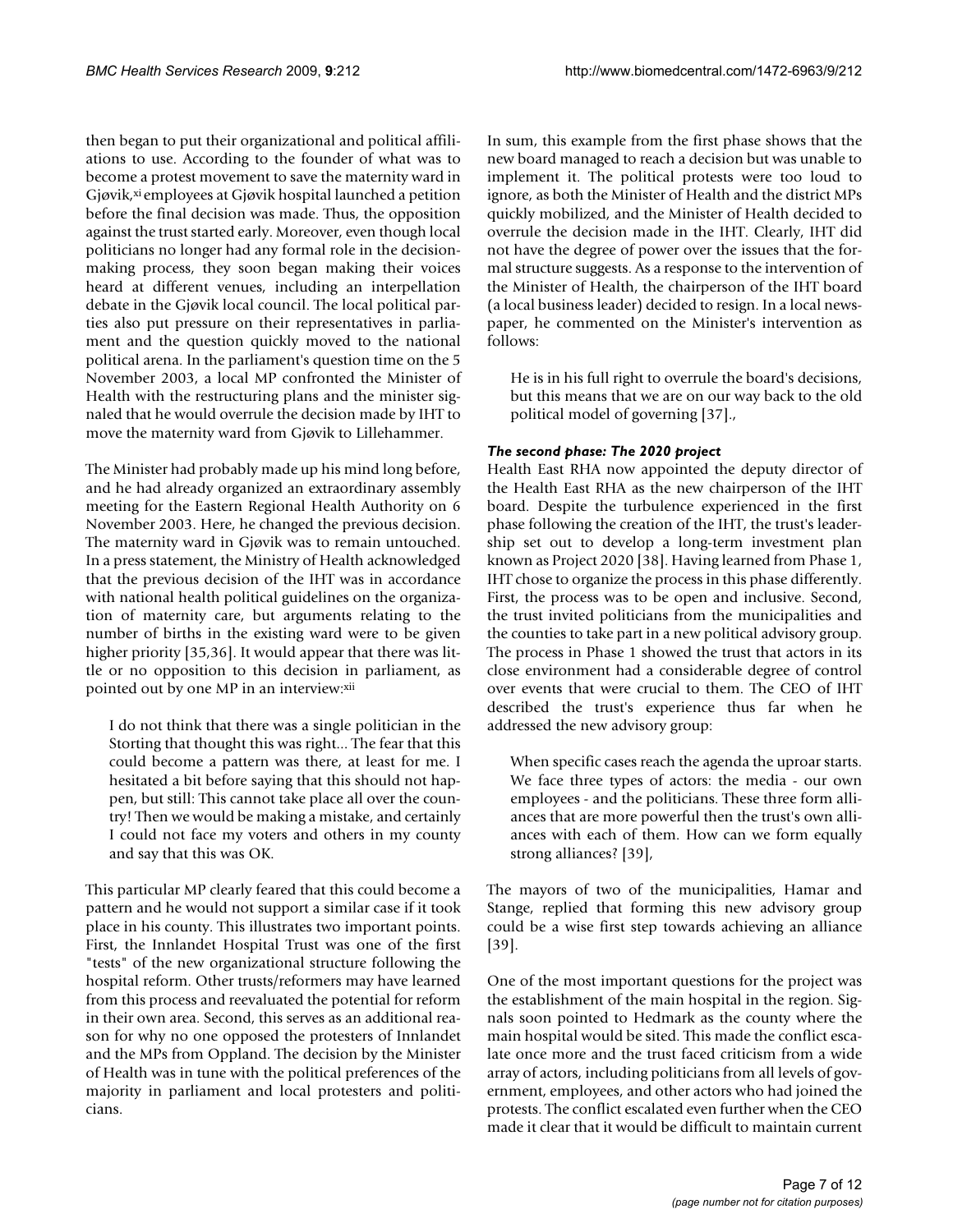emergency capacity at all the units within the trust. A physician at the unit in Lillehammer (in the county of Oppland) illustrates how the trust's actions were interpreted:

Imagine that your neighbor, for all to see and without anyone intervening, robs and steals the most valuable items in your house. He does this easily and calmly because it is perceived as "legal", and places them in his own house. A few months later, he has the nerve and indecency to invite you in to see how rational and beautiful his house has become. At the same time, he criticizes your house for its misery. THIS is what has happened [40].,

This shows how emotional the conflict was and that the trust's own employees shared the views of groups in the organization's surroundings. Developments after the ownership reform were seen as a process where the leadership of the newly formed hospital trust deliberately wanted to take from Oppland and give to Hedmark. This was a formidable challenge for the trust. In one of the meetings of the new advisory group, the CEO described the situation in the following way:

We have heard the accusations that we want to put everything in Hamar, we have even been called "Hamar mobsters". Therefore, we have a need to be seen as credible, to practice openness .... [41],

The relationship between the trust and the political actors in its surrounding area was close to a warlike situation at that time, with the CEO acknowledging that it was not possible to administer the trust in such a situation. He attempted to solve this problem by giving local and regional politicians more influence in the decision-making process [41]. However, this did not work and protests escalated even further. For example, all of the MPs from Oppland [42] wanted to divide IHT into two organizations, i.e., they wanted to return to the situation that preceded the formation of the IHT. Almost simultaneously, the chief physicians of the hospitals located in Oppland county signed a petition demanding resignation of IHT's leadership. Even the central state's local representatives, the county governors,<sup>xiii</sup> joined in. The state prefect in Hedmark argued in a statement that:

It is necessary to gather the most specialized functions so the patients in Innlandet can receive specialist care of the same quality as patients elsewhere in the country. What is best for the patients must come before political considerations [43].

The county governor from Oppland County viewed the situation somewhat differently:

... a health care service that used to be very good is now being dramatically reduced, and as many view it, to the benefit of Hedmark. Important functions are now being moved out of the county [43].

This phase also ended with a backlash against IHT. What had started as a plan to discuss the hospital structure of the whole region ended only with a discussion of a new hospital structure for the Hamar-Elverum area. The CEO of IHT summed up the plans in a newspaper interview in May 2006:

The hospitals in Elverum and Hamar (read: in Hedmark) will become "twins" and function as a central hospital for Hedmark. We no longer presuppose that patients will need to cross the county boundaries in order to receive care [44].

When asked by the journalist whether this meant they were back where they started from several years ago, the CEO replied:

It may seem that way for some, but I think the end result of this process is an acceptable result both for Hedmark and Oppland. We have a long way to go before we can have one hospital for the entire region, where all functions are gathered in one hospital. It might also be the case that we will never see that happen [44].

## **Discussion**

The question posed in this article was whether the 2002 hospital reform facilitated the restructuring of the hospital sector. The case of the Innlandet Hospital Trust stands out because it was the first large scale attempt to change structures after the change in ownership in 2002. Based on the findings of the IHT case, it appears that the ownership reform did not facilitate hospital restructuring. Whether this reflects a more general pattern is an empirical question. A single case study does not create a basis for empirical generalization and we cannot, based on the findings in this case study, conclude that the same factors are at work in other reform processes. What is clear, however, is that similar processes took place in other areas and that local protest groups played key roles in other restructuring processes [45-47]. Networks of politicians and others were created, and a formal national network was formed, with a focus on influencing national politicians and stopping changes in local hospital services that involved changes in emergency capacity [48]. Based on the findings, two factors explain that restructuring of the hospital sector may be as difficult as it was before the reform.

First, the actual policy process regarding local reforms is far more complex than could be predicted by simply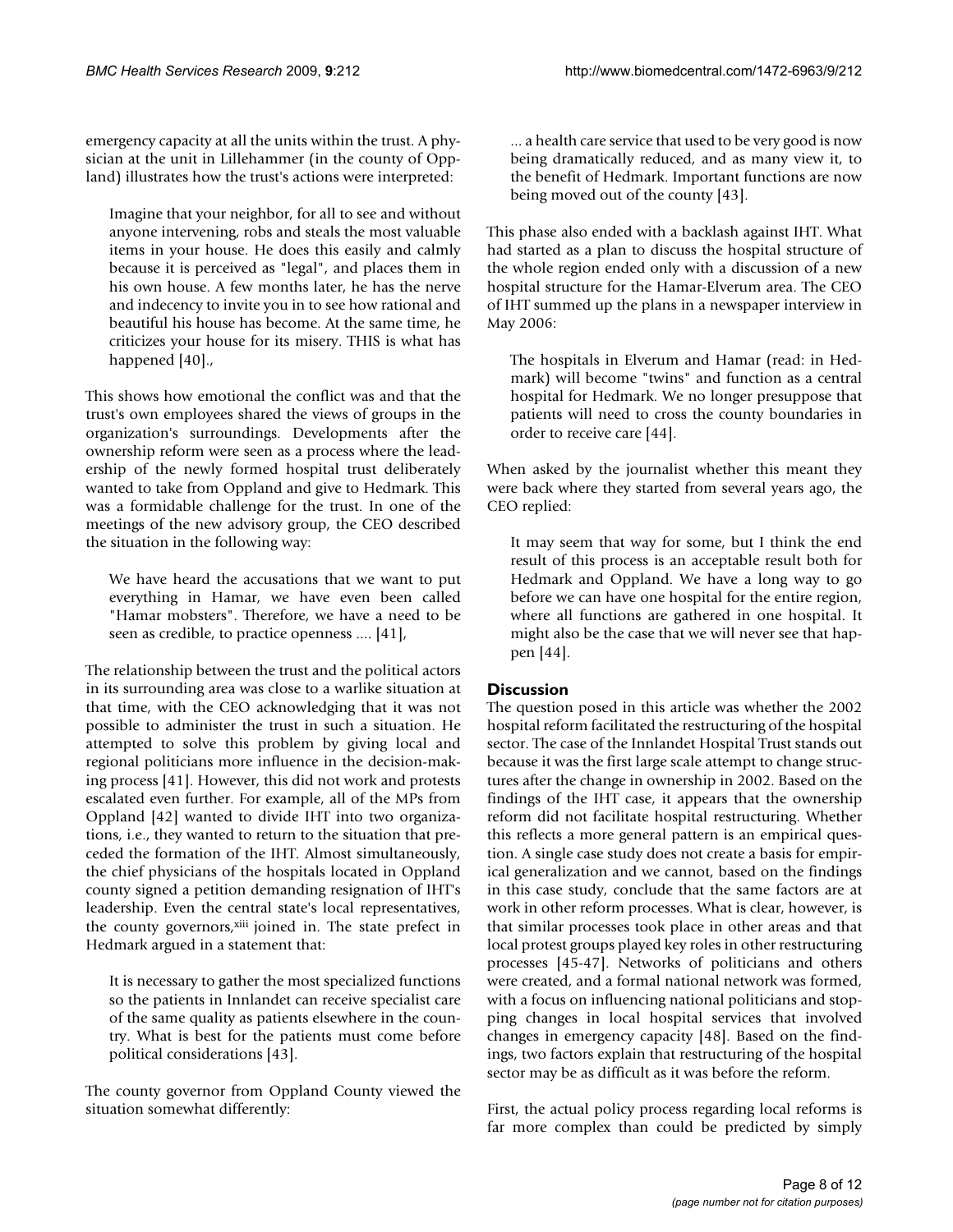focusing on the formal delegation structure of the new organizational model. During the first phase, the IHT learned that local actors were influential and, as a direct consequence, they reintroduced politics into the process by creating a new arena for this purpose. The rationale for this was clearly to trade influence in the decision-making process against support, but this was insufficient for the local actors. Based on the comments made by the leadership of the trust, this was a forthright attempt to trade influence against support. Another interpretation is that the trust attempted cooptation [49]. Regardless of which interpretation is correct, the attempt shows that the trust acknowledged that they could not ignore local politicians. Nevertheless, in order to be effective, this had to be attractive for local politicians, and this was not necessarily the case. An interesting comment about the role and incentives of local politicians was made by the chief editor of one of the largest newspapers in the region following one of the meetings of the new advisory committee for the IHT:

They (the politicians) don't have to assume responsibility, and they will blame you (the trust) no matter what [39].

Thus, the trade-off of support vs. influence was never attractive for local politicians. They never accepted the trust's decisions regarding hospital structure, despite increased involvement in the decision-making process. In any case, the process described here shows that politicians were not made redundant when the central state took over ownership. Local politicians and other protesters created an environment for the trust that made restructuring even more difficult and could function as an important link to politicians at the national level. Clearly, the trust did not have the de facto power to reform the hospital structure in the way they saw fit, despite having the de jure power to do so. This observation is almost trivial, as studies of policy implementation [50,51] have provided similar insights a number of times before. The growing literature on governance [52-54] points in the same direction and is premised on an understanding of the inability of central states to govern. The central state has to take into account the preferences and aims of multiple actors. In the IHT case, local protest groups were formed and local and regional politicians played an important role. Members of parliament from the same district face the same incentives as they are elected on the basis of votes in their county of nomination. Standing firm in order to secure a possible long-term benefit by improving the cost control and efficiency of the hospital sector is probably of less value for their local voters than engaging in, and supporting, local protests. Thus attempting to "remove politics" in order to increase decision making capacity may be futile, significant local restructurings of the hospital sector are inherently political issues.

The second factor relates to the vision of the national goals of an efficient hospital sector spelled out in the report from the royal commission that considered the central government takeover of the hospitals [4]. How clear is this vision, if at all? As discussed earlier, a problem under county ownership was that the county politicians had to balance local political considerations against the national goals of an efficient hospital structure [4]. However, national politicians also need to balance these goals, and there is no ex ante reason why their preferences should differ from local and regional politicians. As shown by Nerland [8], politicians at the national level have actively reintroduced politics to many local reform processes, and the involvement of MPs in local hospital issues is far higher than predicted from the intentions of the reform [55]. In the case of the maternity wards, the ambiguity in the signals sent to the RHA becomes clear by taking a closer look at the statements made during the 2003 budgets process. At the general level, the statements are in favor of reform:

The majority in the committee, being members from Labour, the Conservatives, the Progress party and the Christian Democrats, means that there can be a need for changes also in the local hospitals. Professional deliberations may lead to necessary changes in maternity care and emergency capacity. It is not politically possible to appropriate oneself out of this need for reforms. Parliament will then have to rely itself on the advice given by important professional communities such as the national board for maternity care [56].

In 2007, the members of the national advisory board for maternity care, established to provide professional guidance and advice in reforms relating to maternity wards, left their posts in protest.xiv The leader of this group, Professor Pål Øian at the maternity clinic in Tromsø, is quoted as saying that:

The RHA started out with a clear mandate and a unanimous resolution from Parliament, but faced massive resistance from local politicians, local media and local professionals, and they received no signals from the Ministry of Health and Care that they would receive any support when implementing these resolutions [57].

How clear the formal mandate given to the RHA actually was is unclear. Formally, they could organize healthcare services in the way they wanted, and were clearly expected to do so in order to reduce costs [58], but just how far these reforms could go was unclear. The Innlandet Hospi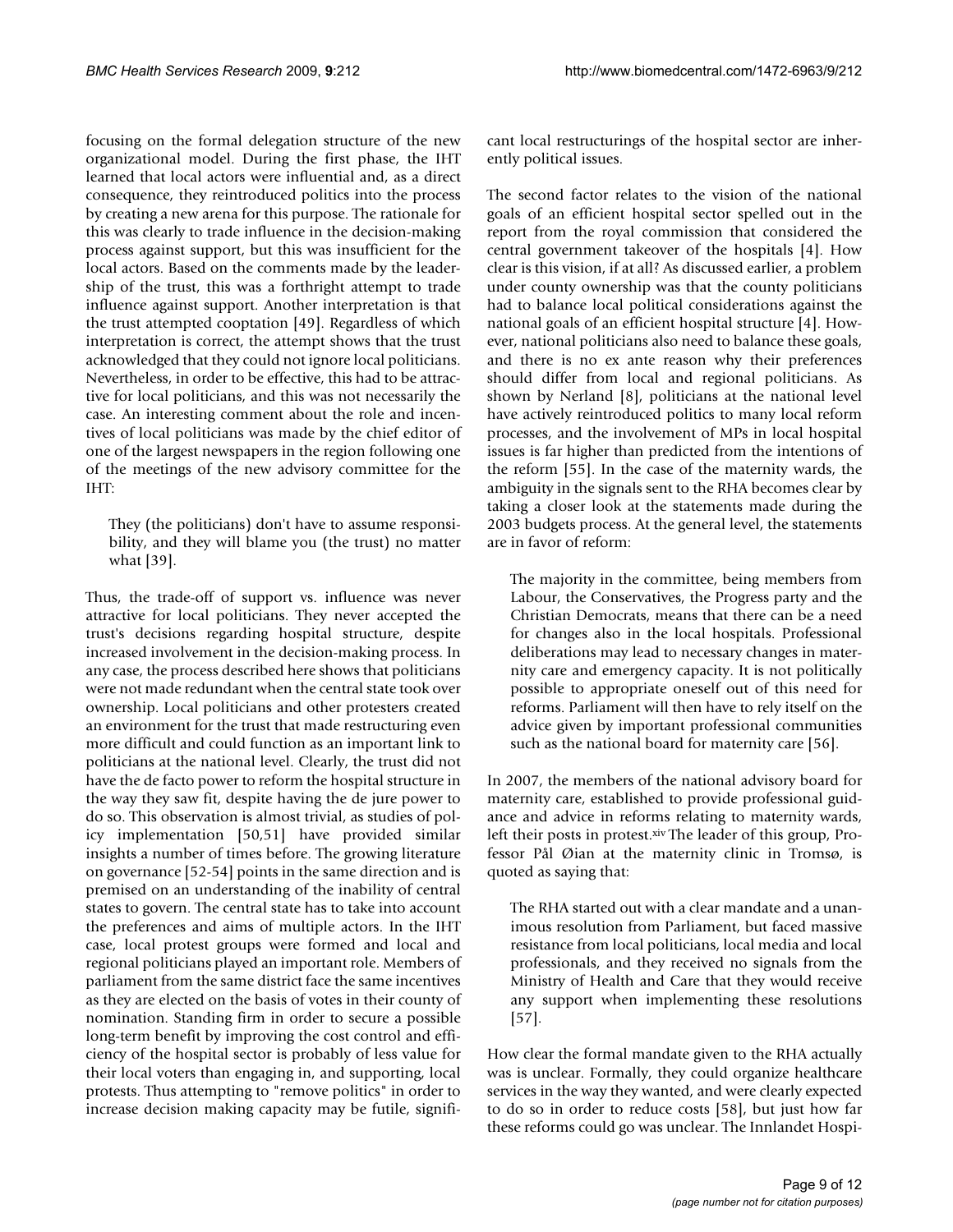tal Trust represents one of the first major tests in this respect. Similar challenges are also present in other areas/ trusts. The director of another trust, the Blefjell Hospital Trust, argues that the trusts face a dilemma:

The demand for economic balance combined with unwillingness to accept significant structural changes, may lead to decreased quality. Either you have to fund the existing hospital structure, or you have to accept reforms [59].

In the case of the maternity ward at Gjøvik, the National Board for Maternity Care had declared that the creation of one maternity clinic in Lillehammer (which involved shutting down the department in Gjøvik) was justified on medical criteria. The total quality of the services available for the population in Gjøvik would not necessarily decrease if this proposal were implemented [35]. However, ultimately the Minister of Health decided that the centralization of the maternity ward was not only a medical and economic question but also one of geography and redistribution, and therefore politics. As the minister himself replied to a MP who wanted all decisions that involved shutdowns to be handled by Parliament:

Whether or not something is of principal importance will of course have to depend upon political considerations (Answer to Olav Gunnar Ballo 24.01.2002, see also [8], page 155)

The Minister of Health could rationalize his statement by referring to the Hospital Trust Act of 2001 [7], where it was declared that matters that were of a principal importance were to be presented to the Minster of Health. It is, of course, difficult for local decision makers to know *ex ante* what constitutes a matter of principal importance. However, the combination of early intervention in the case of Gjøvik and the *ex post* potential for the involvement of politicians at all levels of government has lead to ambiguity. The central state encouraged local restructuring in order to reduce costs and thereby budget deficits in the sector [58], but it did not accept the consequences.

## **Conclusion**

Reforms such as the one that is described in this article are inherently political. Voters pay attention to any changes in the local hospital structure that may have (perceived or real) negative effects on the services that are provided in their area. Keeping politics at an arm's length may simply be unrealistic and further complicate the politics of local hospital reforms. However, it is important to emphasize that this study does not provide grounds for empirical generalization. We cannot, based on this study alone know just how particular the process that is described and analyzed here is. Whether the same type of mechanisms that have been described in this article are relevant in similar processes in other countries remains an open empirical question. This case study does however show that an attempt to keep politics at arm's length in questions such as these may be futile.

The Norwegian hospital reform of 2002 was an attempt to simplify the organizational structure of the hospital sector. By gathering responsibility for all issues into one hand, the central state, the general governing of the sector was expected to improve. This case study indicates that the reform paradoxically may have made the process more complex. The combination of political interaction, both on the vertical plane between political actors at different levels and on the horizontal plane between political actors and other actors outside the formal political arena, created a highly complex political environment for the hospital trusts. Local networks with politicians as their key figures, in combination with employees and other actors, demonstrated that they had more power over local developments in the hospital structure than the formal organizational structure of the healthcare system suggested. At the same time, politicians at the central level of government were vulnerable to local protests and did not appear to accept the consequences of their demand for balanced budgets in the RHA.

## **Competing interests**

The author declares that they have no competing interests.

## **Appendix**

i. This means that the Ministery of Health is not expected to play an active role in steering the RHAs. The central states channel for direct influence is in the enterprise meeting, this enterprise meeting can be compared to a general assembly in a limited company.

ii. The Stoltenberg I cabinet came into power on the 22 March 2000. However, at this time there were few or no signals of the large reform in the hospital sector that were to follow shortly after, although Stoltenberg stated that he wanted to "renew" the public sector. A more detailed description of the process behind the Norwegian hospital reform can be found in the works of Nerland [8], Berg [9] and Hagen and Kaarboe [10]

iii. Tjerbo and Hagen [11] provide a more elaborate discussion of these deficits and what caused them and is also the source for figure 1.

iv. By visible, I mean policies that voters perceive as being important. First, any negative effects of policies in this area have the potential to be a matter of life and death. Second, all voters know that they or someone near them are likely to be in need of these services sometime in the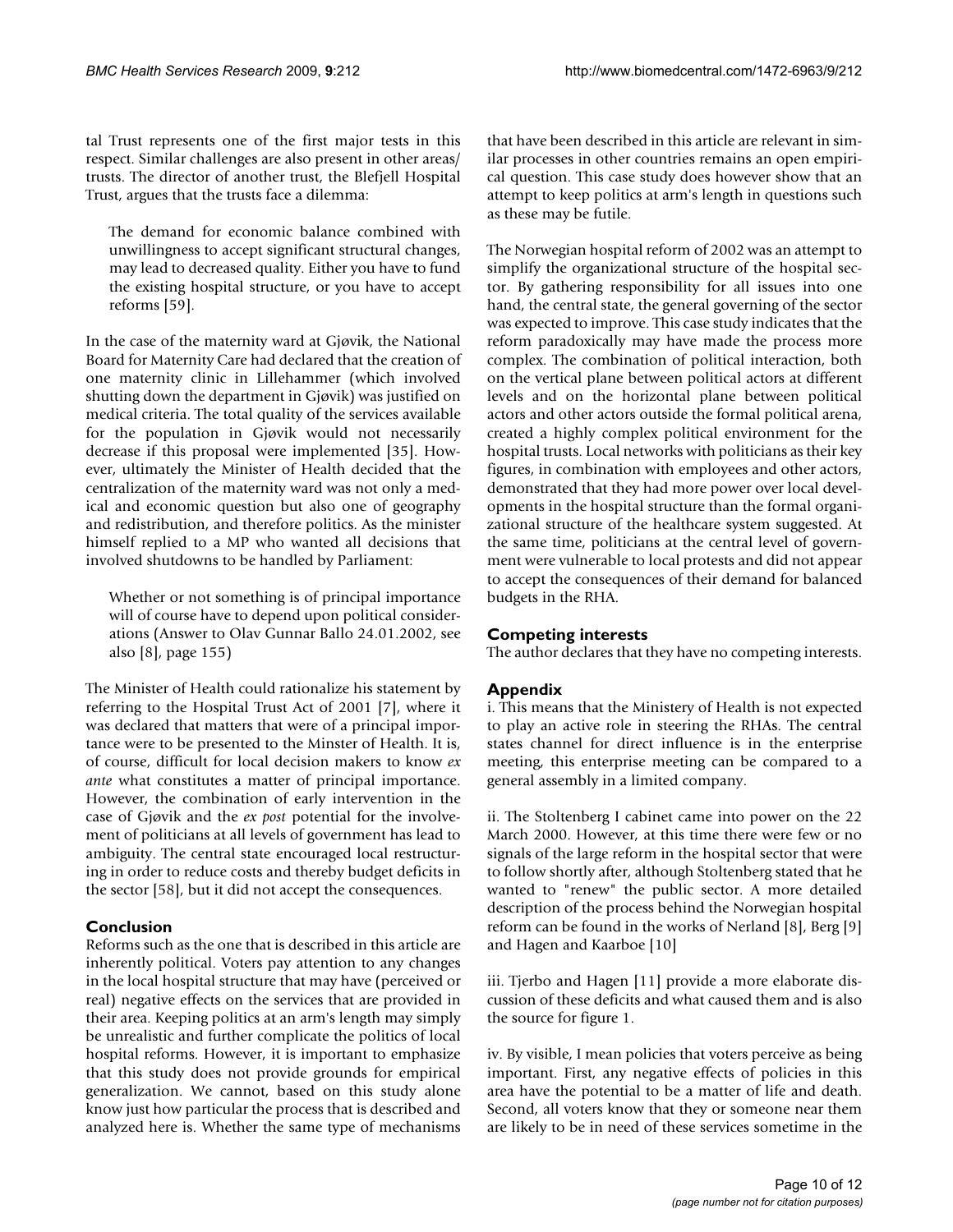future. This is also an explanation of why local reforms that alter traveling time and availability are controversial and why equality of access is the key health political goal in Norway. This is problematic in that the effects of any proposed change on equality of access are not always straightforward and the positive effects of other variables may outweigh the negative effects. This is illustrated by the proposed change in maternity services shown later in the study.

v. In the bill that switched ownership, matters of "principal importance" are to be presented to the Minister of Health. This means that extraordinary general assemblies can be held when matters of a principal nature reach the agenda. Just what exactly constitutes a matter of principal importance, however, is not stated. Confer §30 in Ot.prp. nr 66 (2000-2001).

vi. Some do however claim that this is a misunderstanding and that generalization can be achieved also in case studies [29]. For a more in depth discussion of the case study method see Yin [28], Stake [29], Flyvbjerg [30], Gerring [31,32] and Lijphardt [33].

vii. The number of RHAs fell to four from 1 July 2007 with the amalgamation of Health East RHA and Health South RHA into Health South-East RHA.

viii. The correct number is eight if Sykehusapotekene ANS (Hospital pharmacies ANS) is included.

ix. In 2002 (the first year after the reform), the hospitals were preliminarily organized along county lines.

x. It is important to keep in mind that these local newspapers can be seen as active participants in the process in their own right. A somewhat similar argument applies regarding the use of the internal information paper *InnSi'a* (see reference no. 39). However, I do not see that this has in any way lead to a biased depiction of the process that is described here. I rely on several sources of information and these local newspapers are primarily used as a source of quotes from central actors.

xi. Personal interview with Finn Olav Rolijordet on 7 October 2004.

xii. This interview took place on 2 June 2005. The MP represents one of the largest opposition parties and was not elected from Hedmark or Oppland.

xiii. The county governor is the central state representative in the counties. He/she functions as a regulative authority for the municipalities and as an organ to facilitate implementation of central state policies.

xiv. This protest was aimed at Sylvia Brustad, who was Minister of Health at the time. The members of the National Board for Maternity Care argued that the Ministry of Health and Social Care had ignored their advice and hindered reorganization of the maternity care services.

#### **Acknowledgements**

The Norwegian Research Council financed this research through grant no. 153074/530 (Health Organization Research Program, Norway (HORN). Innlandet Hospital Trust also financed parts of the work by financing a project at the Institute of Health Management and Health Economics at the University of Oslo. In the last phase of the work with article I was employed at the Norwegian Institute for Urban and Regional Research. I want to thank the referees and Terje P. Hagen for several valuable comments on the article.

#### **References**

- 1. Wibe A: *Rectal cancer treatment in Norway, standardization of surgery and quality assurance. PhD. thesis* Trondheim, Norwegian University of Science and Technology; 2003.
- 2. Paulsen T, Kjaerheim K, Kærn J, Tretli S, Trope C: **[Improved short](http://www.ncbi.nlm.nih.gov/entrez/query.fcgi?cmd=Retrieve&db=PubMed&dopt=Abstract&list_uids=16515561)[term survival for advanced ovarian, tubal, and peritoneal](http://www.ncbi.nlm.nih.gov/entrez/query.fcgi?cmd=Retrieve&db=PubMed&dopt=Abstract&list_uids=16515561) [cancer patients operated at teaching hospitals.](http://www.ncbi.nlm.nih.gov/entrez/query.fcgi?cmd=Retrieve&db=PubMed&dopt=Abstract&list_uids=16515561)** *International Journal of Gynecological Cancer* 2006, **16(suppl 1):**11-17.
- 3. Sosial-og helsedepartementet: **Samarbeid og styring mål og virkemidler for en bedre helsetjeneste. St.meld. 50 (1993- 94). (Cooperation and steering. Goals and instruments for a better health care system. Report to the Parliament.).** Oslo, Sosial- og helsedepartementet; 1994.
- 4. NOU: **Hvem skal eie sykehusene? (Who shall own the hospitals?). Norwegian Royal Commission.** Oslo, Statens forvaltningstjeneste; 1996.
- 5. NOU: **Hvor nært skal det være? Tilknytningsformer for offentlige sykehus, (How close? Attachment forms for public hospitals). Norwegian Royal Commission.** Oslo, Statens forvaltningstjeneste; 1999.
- 6. NOU: **Om oppgavefordelingen mellom stat, region og kommune. (About the division of responsibilities between the central state, the regions and the municipalities): Norwegian Royal Commission.** Oslo. Statens forvaltningstjeneste; 2000.
- 7. Ot.prp. nr 66 2000-2001: **Om lov om helseforetak m.m. (helseforetaksloven). (Act of state-owned health enterprises).** *Oslo* 2000.
- 8. Nerland S: *Effekter av sykehusreformen (Effects of the hospital reform). PhD. thesis* Faculty of Medicine. Oslo, University of Oslo; 2007.
- 9. Berg O: *Fra politikk til økonomikk. Den norske helsepolitikks utvikling det siste sekel (From politics to economics. The development in Norwegian health policy during the last century): Tidsskriftets skriftserie* Oslo. The Norwegian Medical Asociation; 2006.
- 10. Hagen TP, Kaarboe O: **[The Norwegian hospital reform of 2002:](http://www.ncbi.nlm.nih.gov/entrez/query.fcgi?cmd=Retrieve&db=PubMed&dopt=Abstract&list_uids=16099530) [The central state takes over ownership of public hospitals.](http://www.ncbi.nlm.nih.gov/entrez/query.fcgi?cmd=Retrieve&db=PubMed&dopt=Abstract&list_uids=16099530)** *Health Policy* 2006, **76(3):**320-333.
- 11. Tjerbo T, Hagen TP: **Deficits, soft budget constraints and bailouts: Budgeting after the Norwegian hospital reform.** *Scandinavian Political Studies* 2009, **32(3):**337-358.
- 12. Huseby B, Jensberg H: *Sentralisering og desentralisering av kirurgisk pasientbehandling etter sykehusreformen (Centralization and decentralization of surgical patient treatment after the hospital reform)* Oslo, SINTEF; 2007.
- 13. Ferejohn J: *Pork barrel politics: Rivers and harbors legislation, 1947-1968* Stanford, Stanford University Press; 1974.
- 14. Weingast BR, Shepsle KA, johnsen C: **The Political Economy of Benefits and Costs: A Neoclassical Approach to Distributive Politics.** *The Journal of Political Economy* 1981, **89(4):**642-664.
- 15. Kjekshus LE, Hagen TP: **[Do hospital mergers increase hospital](http://www.ncbi.nlm.nih.gov/entrez/query.fcgi?cmd=Retrieve&db=PubMed&dopt=Abstract&list_uids=17925075) [efficiency? Evidence from a national health service country.](http://www.ncbi.nlm.nih.gov/entrez/query.fcgi?cmd=Retrieve&db=PubMed&dopt=Abstract&list_uids=17925075)** *Journal of Health Services Research and Policy* 2007, **12(4):**230-235.
- 16. Strøm K: **The Presthus debacle: Intraparty politics and bargaining failure in Norway.** *American Political Science Review* 1994, **88(1):**112-127.